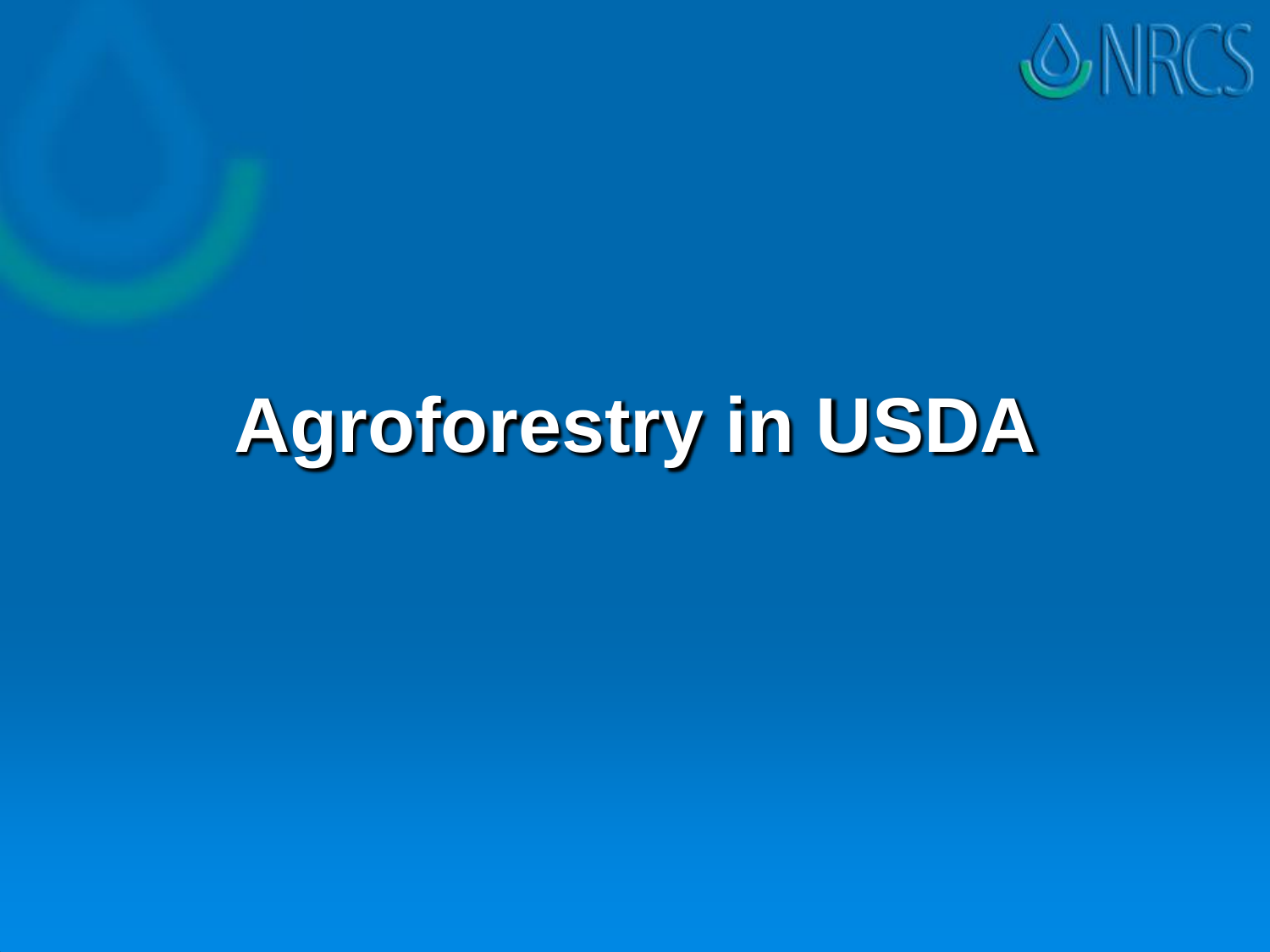

■ On February 26 the Secretary of Agriculture issued a Departmental Regulation that set as policy for USDA regarding Agroforestry.

■ Acknowledged that agroforestry practices improve the health and sustainability of agricultural systems.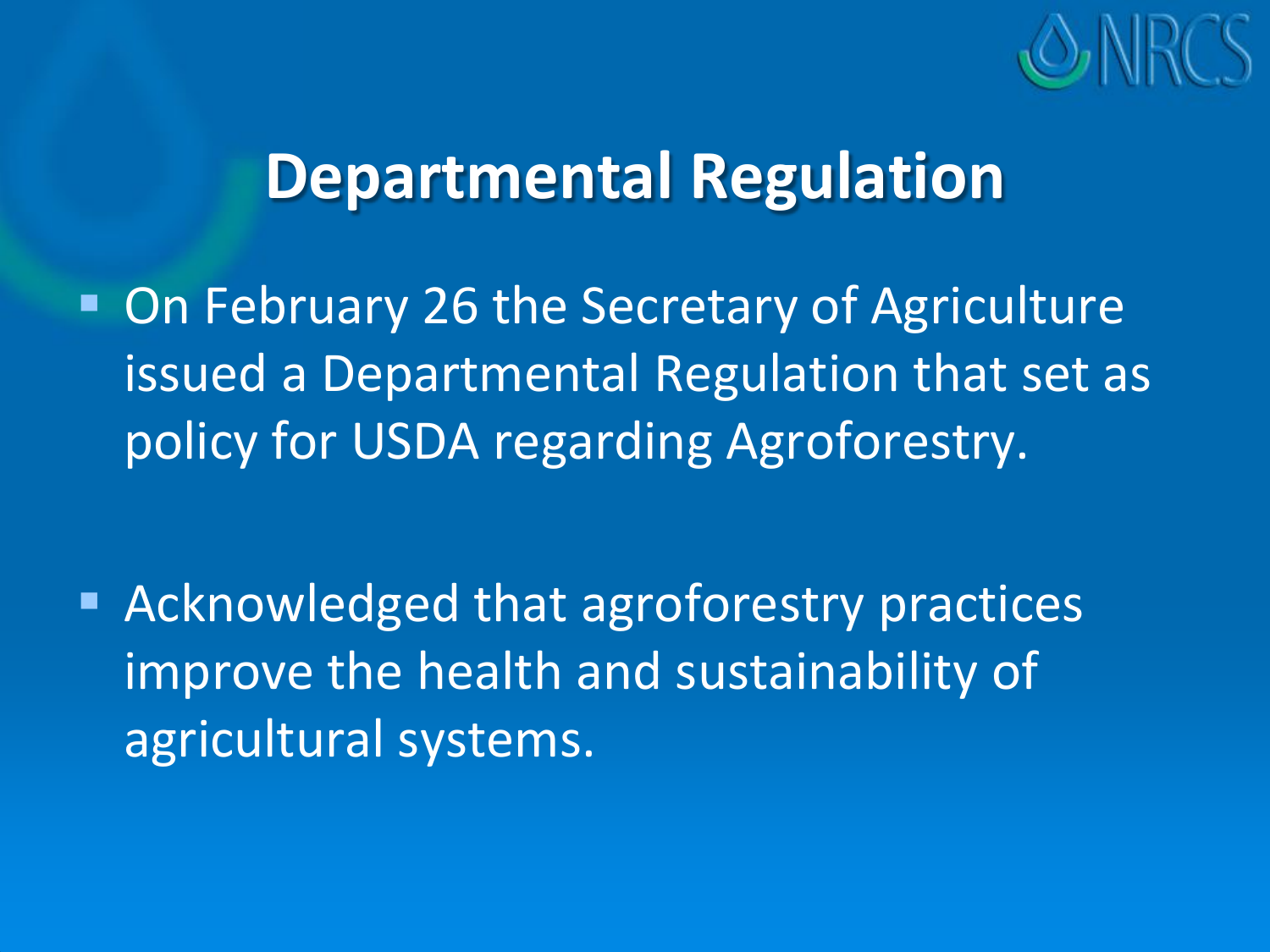

**• Defined Agroforestry as the intentional mixing** of trees and shrubs into crop and animal production systems to create environmental, economic, and social benefits.

**Recognized agroforestry as a unique land** management approach that provides opportunities to integrate productivity and profitability with environmental stewardship.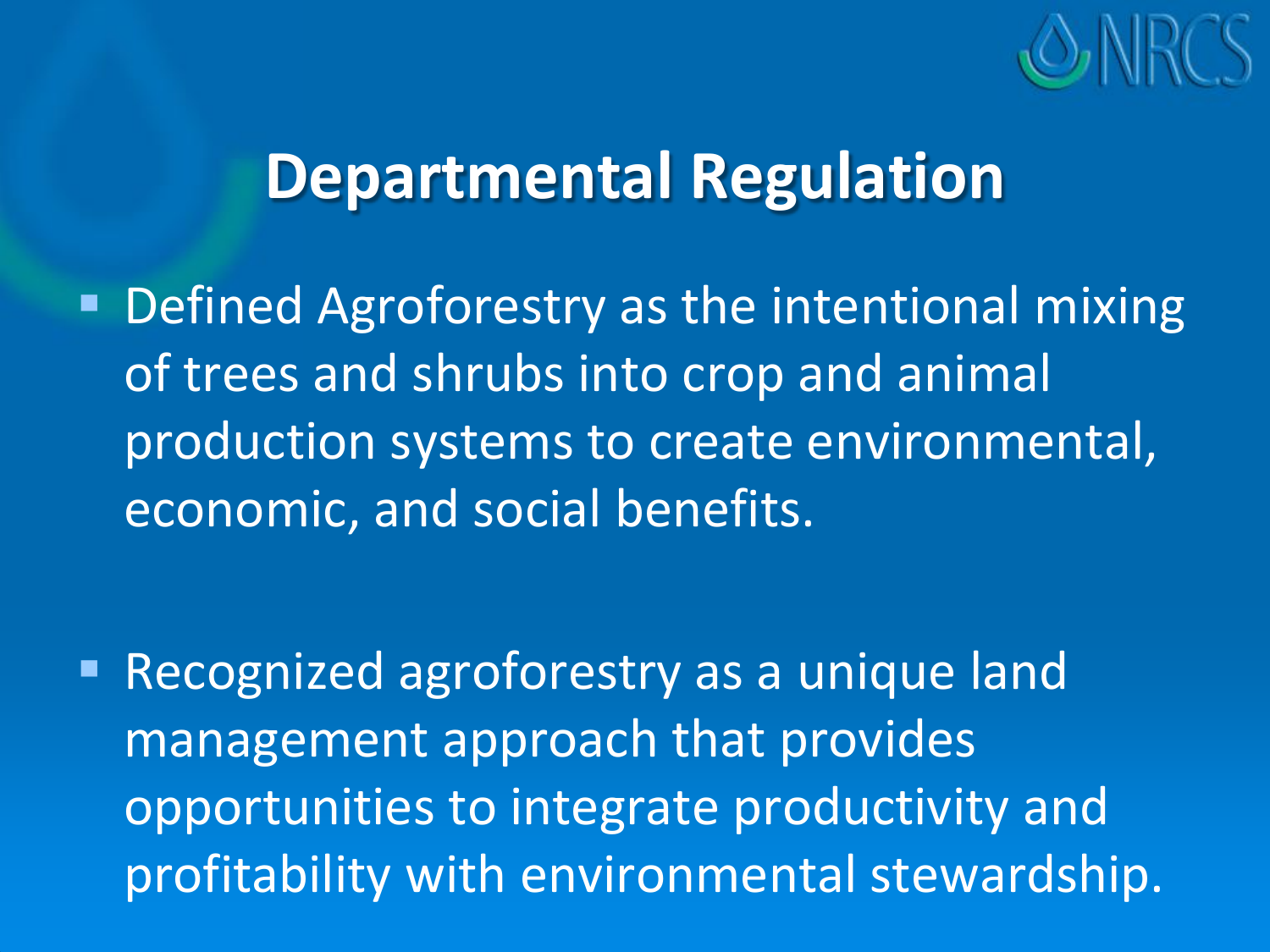

■ Regulation was based on the USDA Agroforestry Strategic Framework, Fiscal Year 2011-2016 (approved by Secretary Vilsack) May 2011.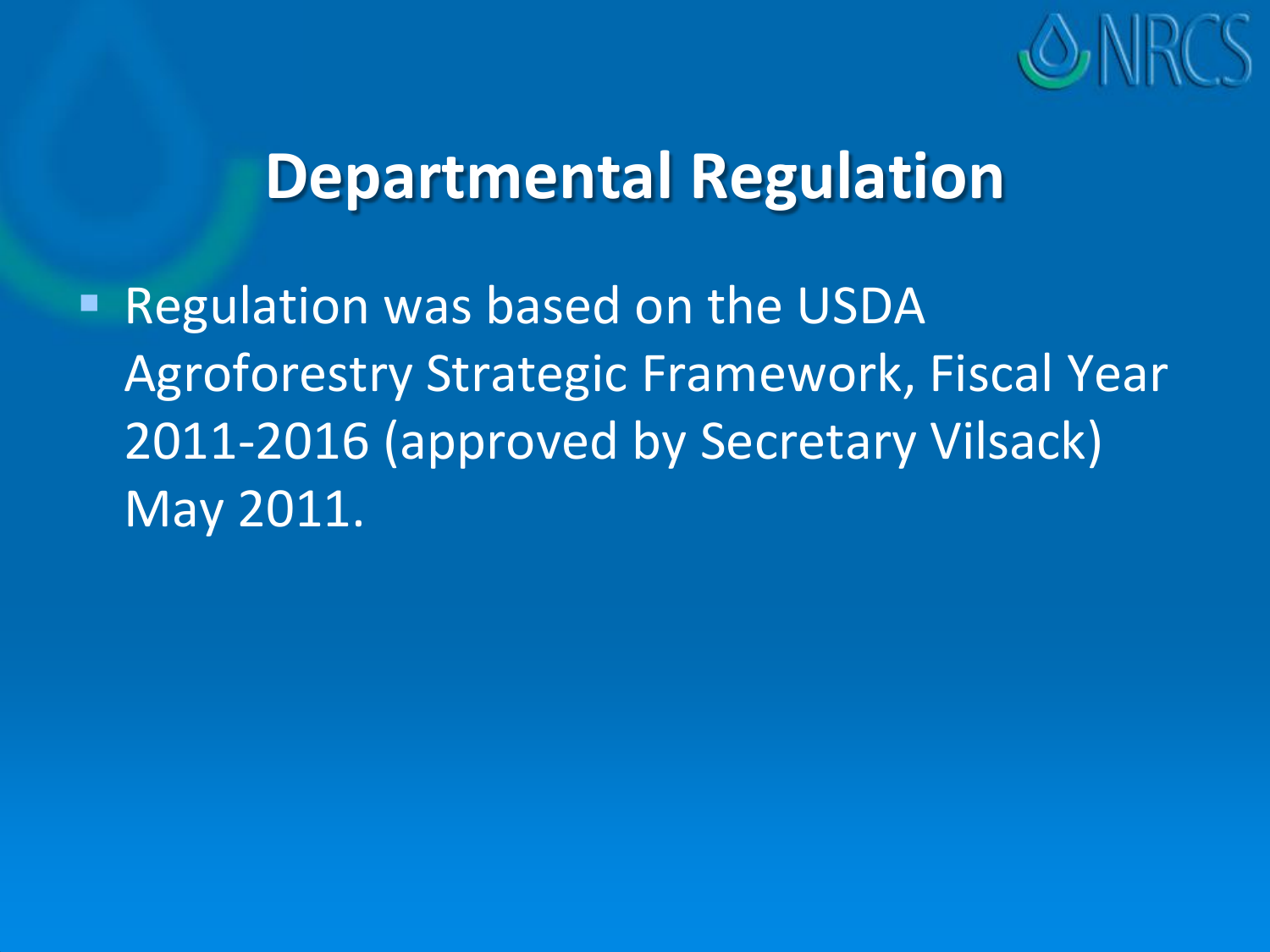

 The *Framework* was developed by an Interagency Agroforestry Team (IAT), with input from a broad diversity of stakeholders.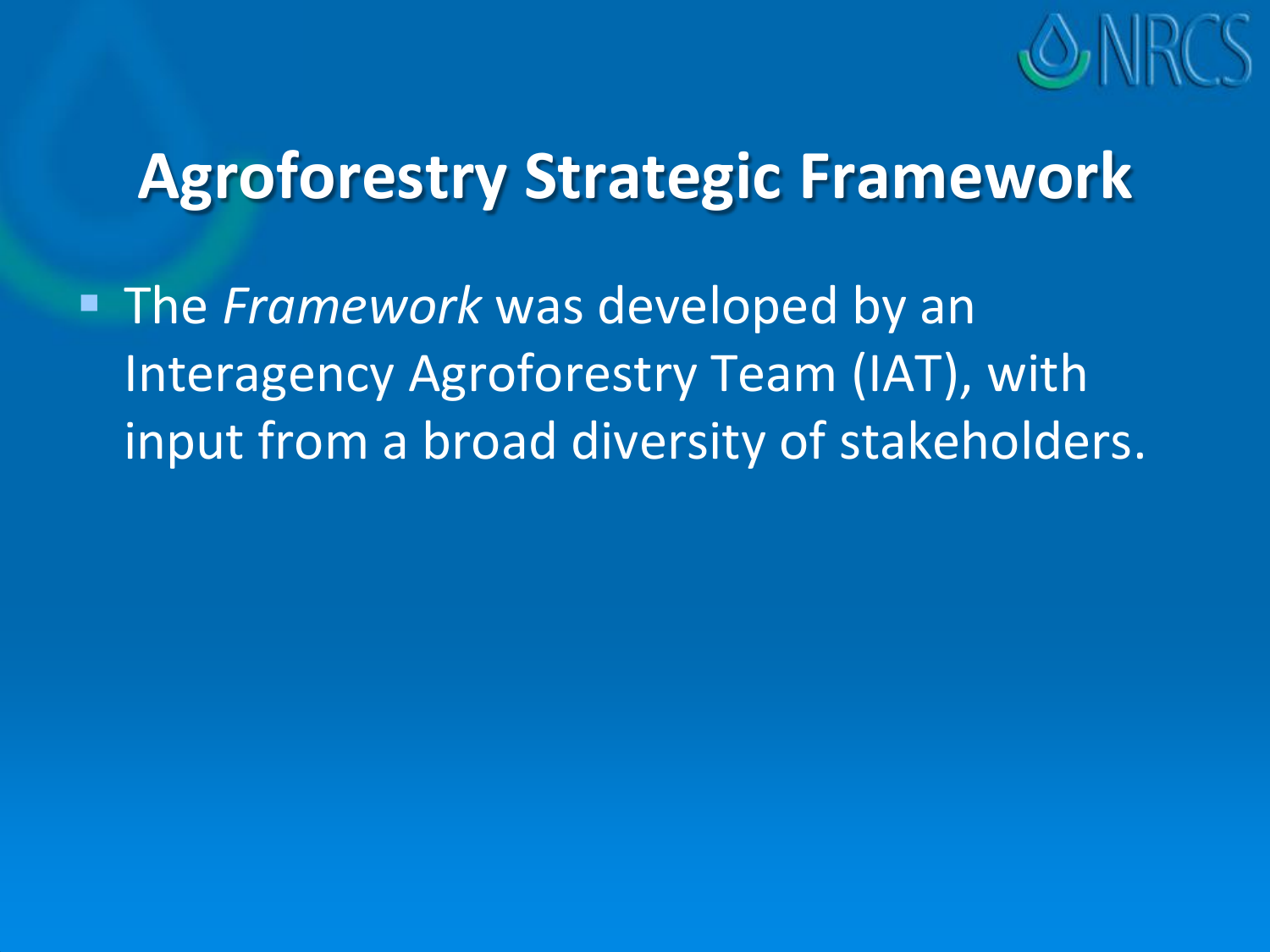

**A Steering Committee was established in** October 2011 to guide and facilitate the resources needed within USDA to implement the Framework.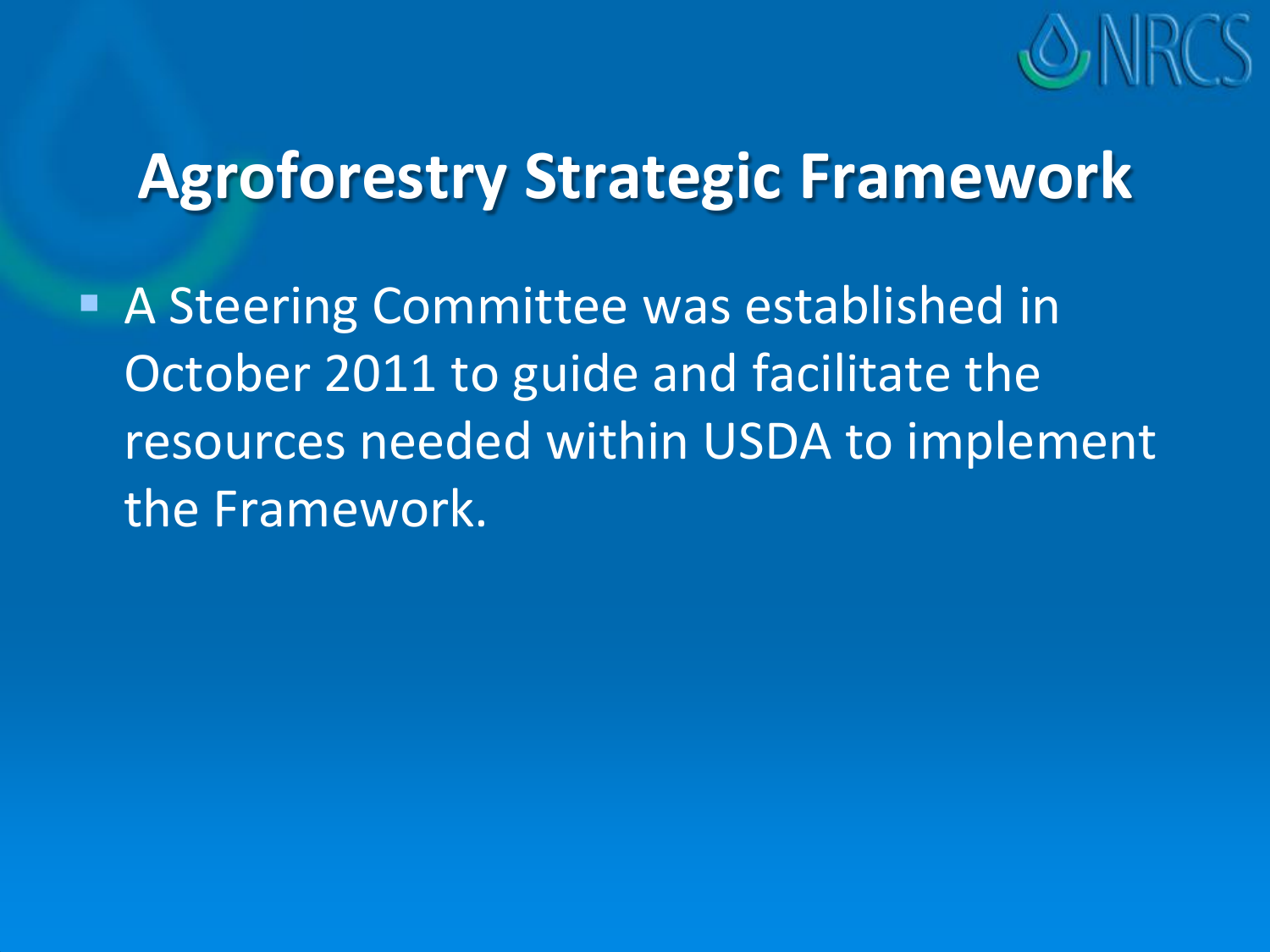

#### Committee's members

- Agricultural Marketing Service
- Agricultural Research Service
- Farm Service Agency
- Forest Service
- National Institute of Food and Agriculture
- Natural Resources Conservation Service
- Rural Development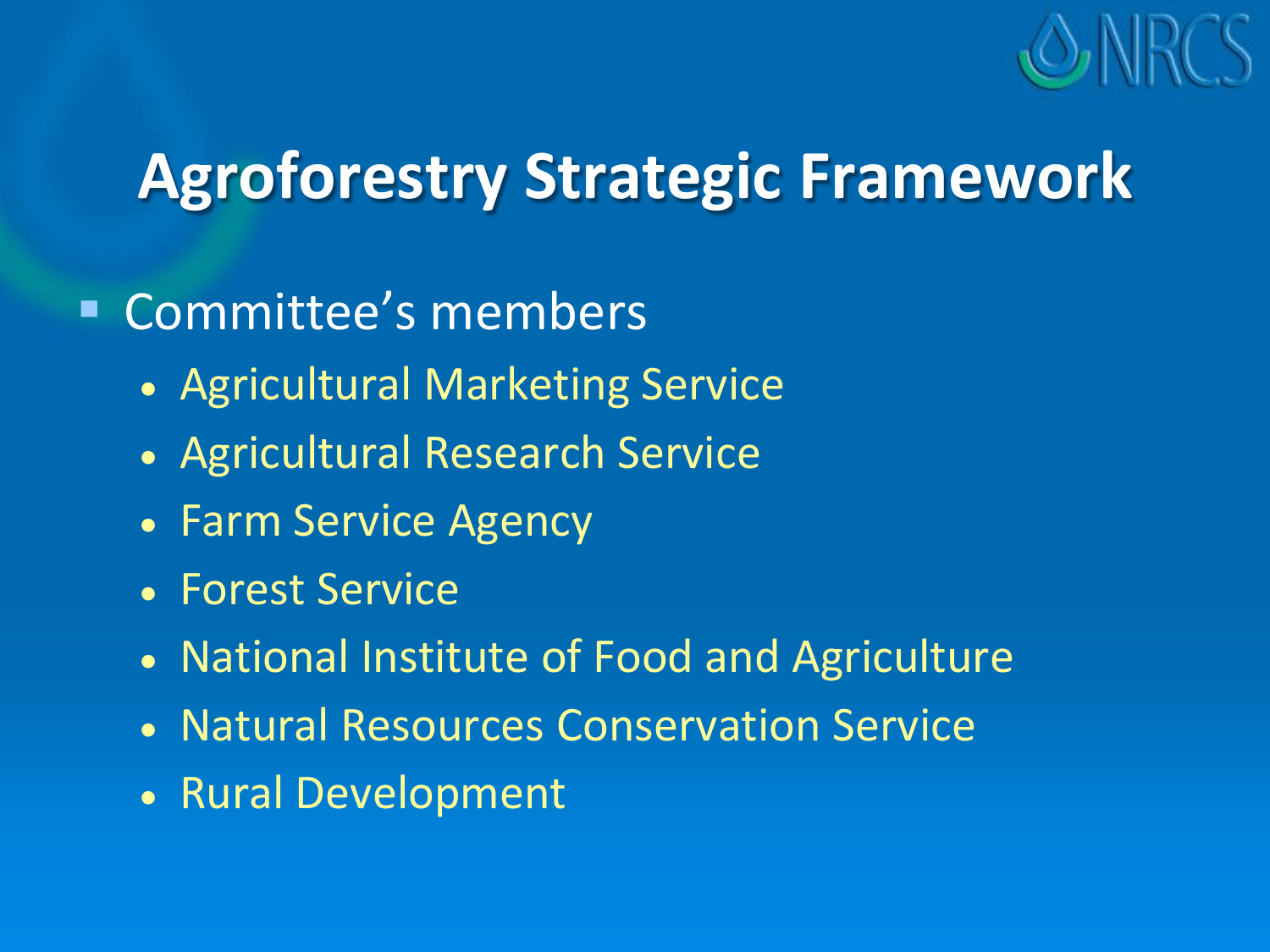

**Indentifies three goals:** 

- 1. Increase use of agroforestry
- 2. Advance the understanding and tools
- 3. Incorporate agroforestry into an all-lands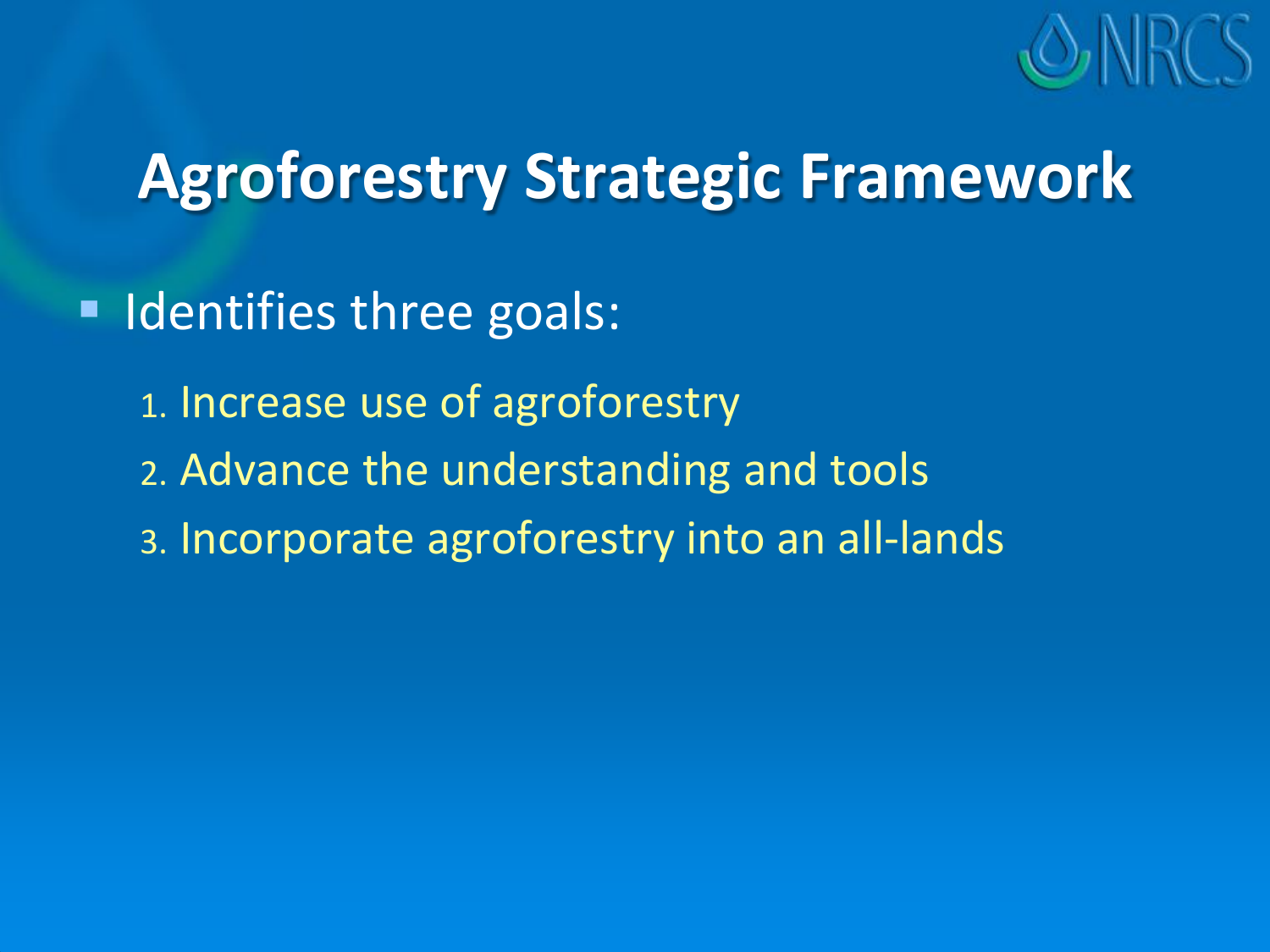

## **Goal #1 Increase Use of Agroforestry**

#### **DEVELOP PARTNERSHIPS**

- **Example 2** Create "communities of practice"
- **Establish demonstration sites**
- **Use "on-farm" research**
- **Create peer-to-peer networks**
- **Develop learning opportunities**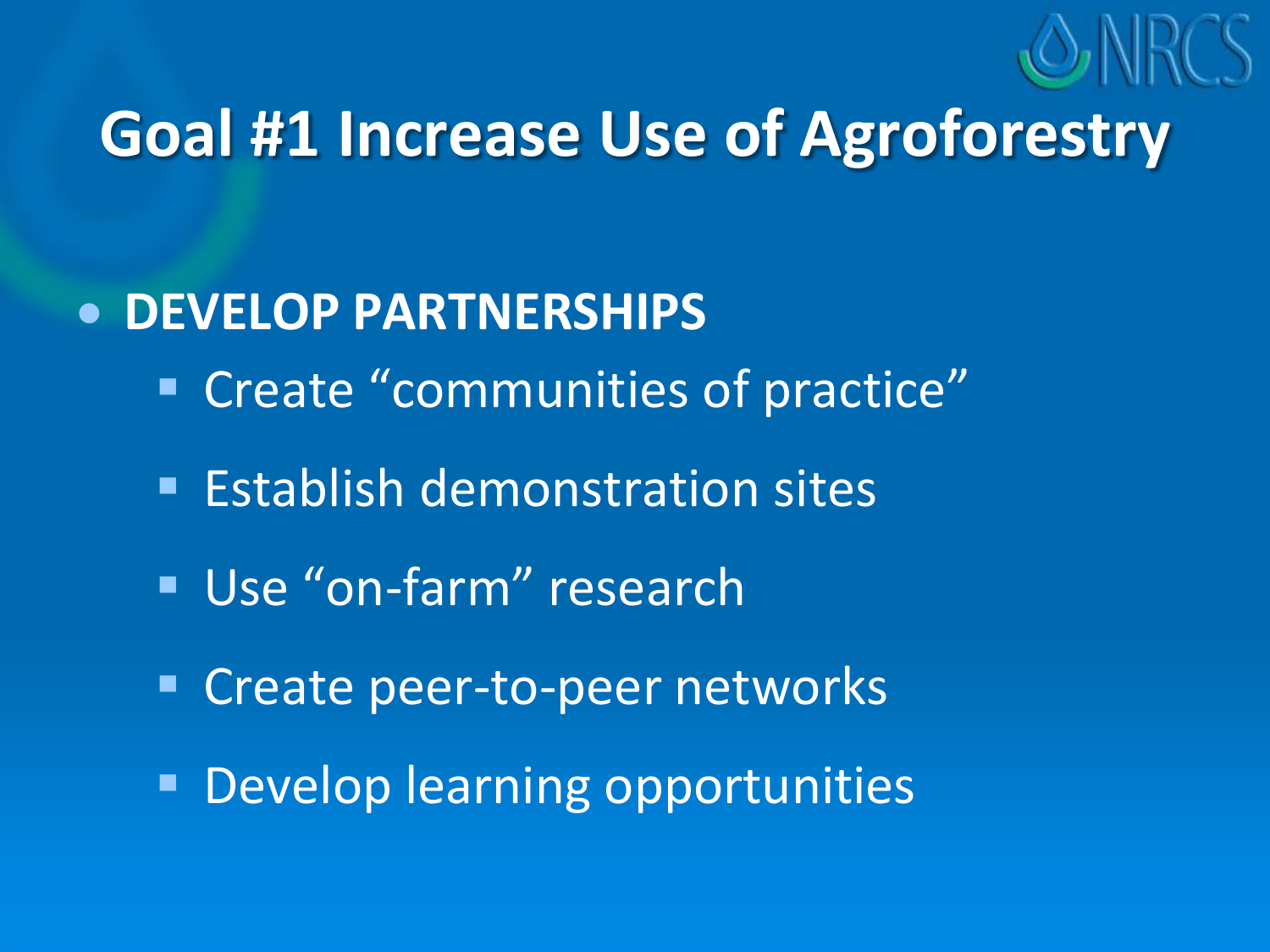

## **Goal #1 Increase Use of Agroforestry**

#### **EDUCATE PROFESSIONALS**

- **Develop** "area of expertise"
- **Develop professional recognition**
- **Provide training at conferences**
- **Demonstrate harvest of products**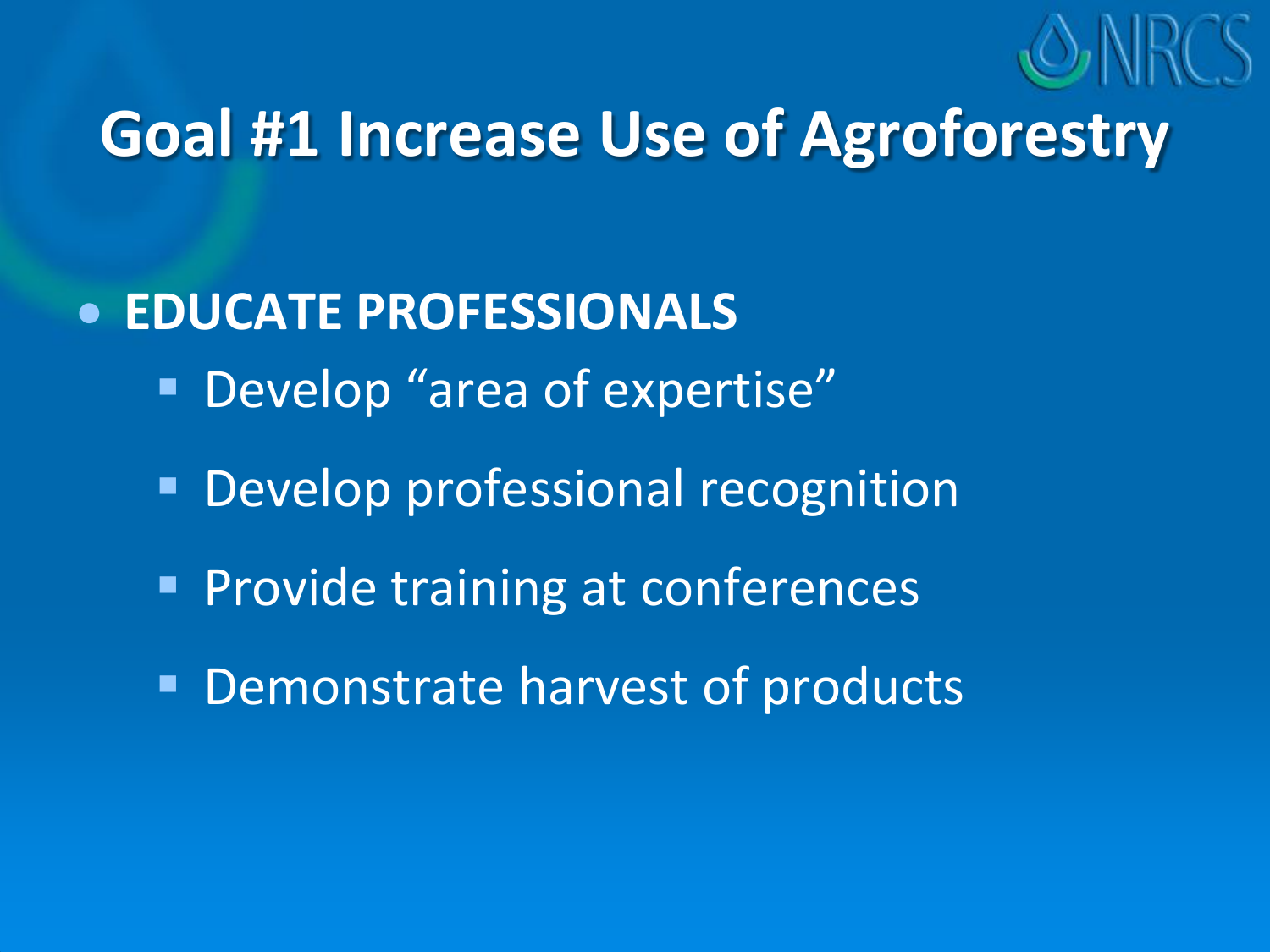

## **Goal #1 Increase Use of Agroforestry**

#### **ENGAGE GLOBALLY**

- **Initiate partnerships between U.S. World** Agroforestry Centre and others
- **Example 1 Link USDA agencies and extension** programs to enhance food security projects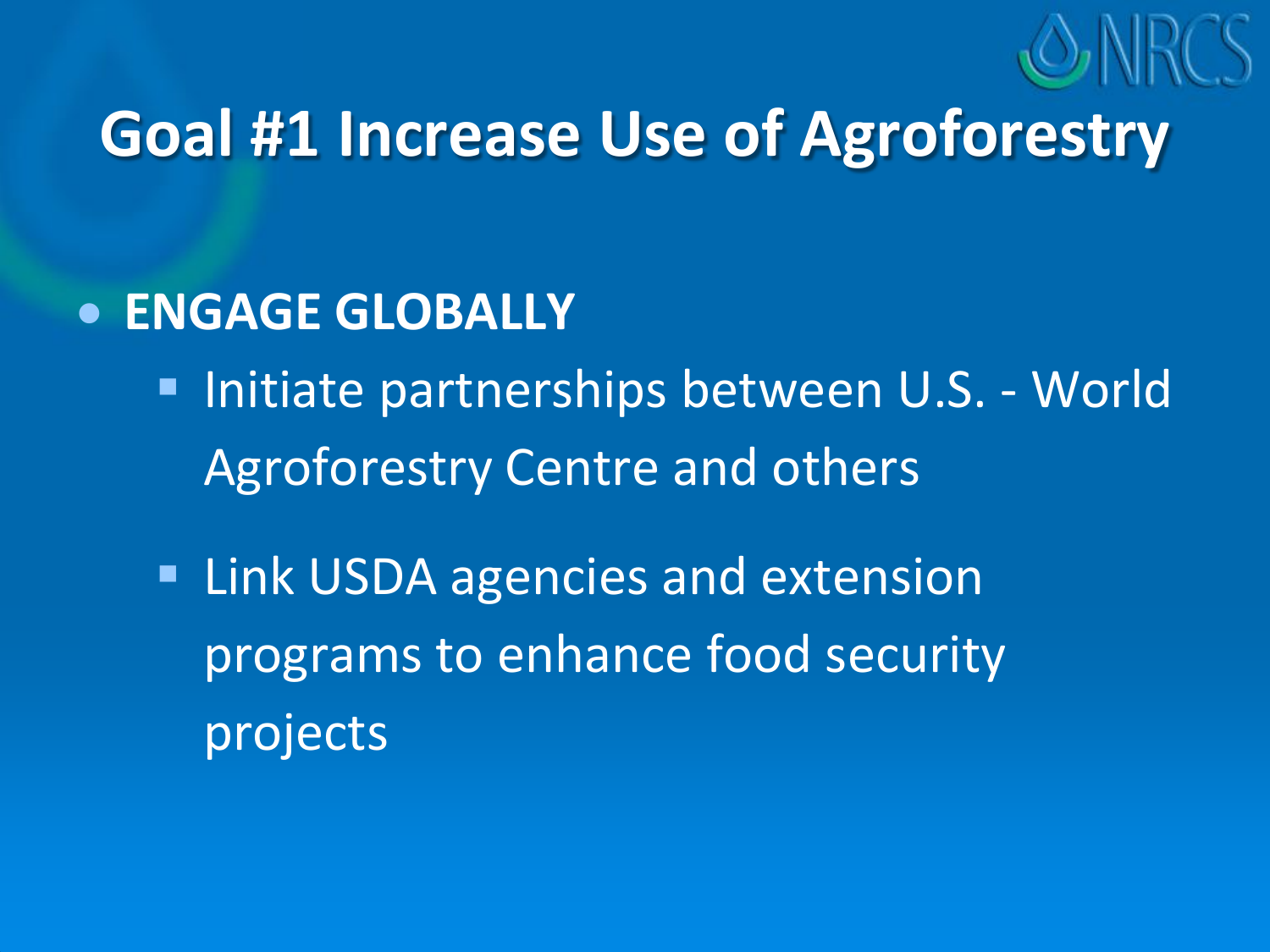

**Goal #2 - Advance Understanding and Tools to Apply Agroforestry**

- PLAN
	- **Prioritize technology to improve the end**user products
	- **Example 2 Catalog USDA research and resources**
	- **Incorporate into existing USDA science and** technology programs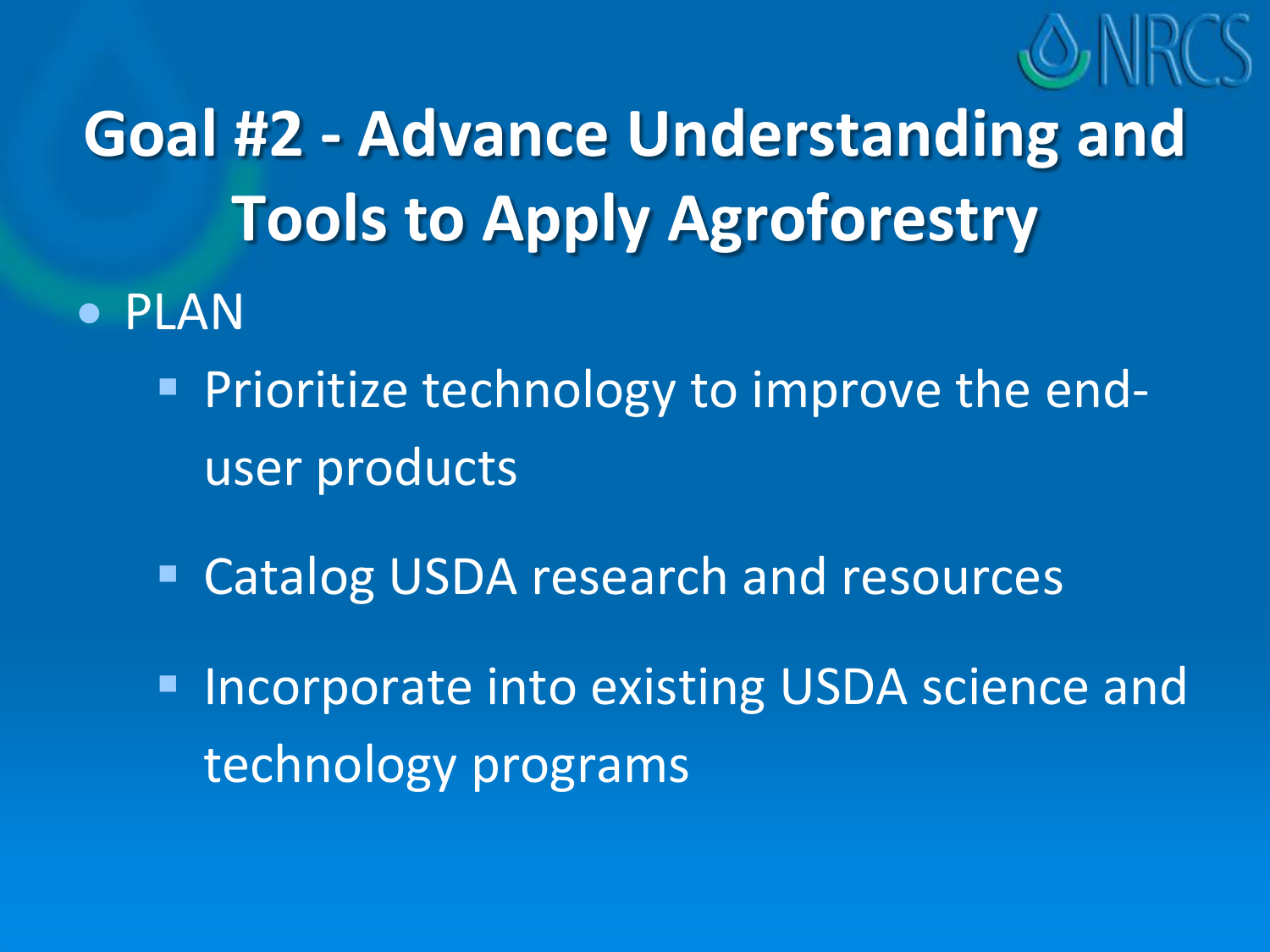

**Goal #2 - Advance Understanding and Tools to Apply Agroforestry • DISCOVER** 

- Frame priority issues
- **Facilitate access to data**
- Develop technology to:
	- Protect natural resources
	- Build productive farms/ communities
	- Support environmental markets
	- Create resiliency to climate change
	- Restore ecological services
	- Provide sustainable bioenergy
	- Produce market goods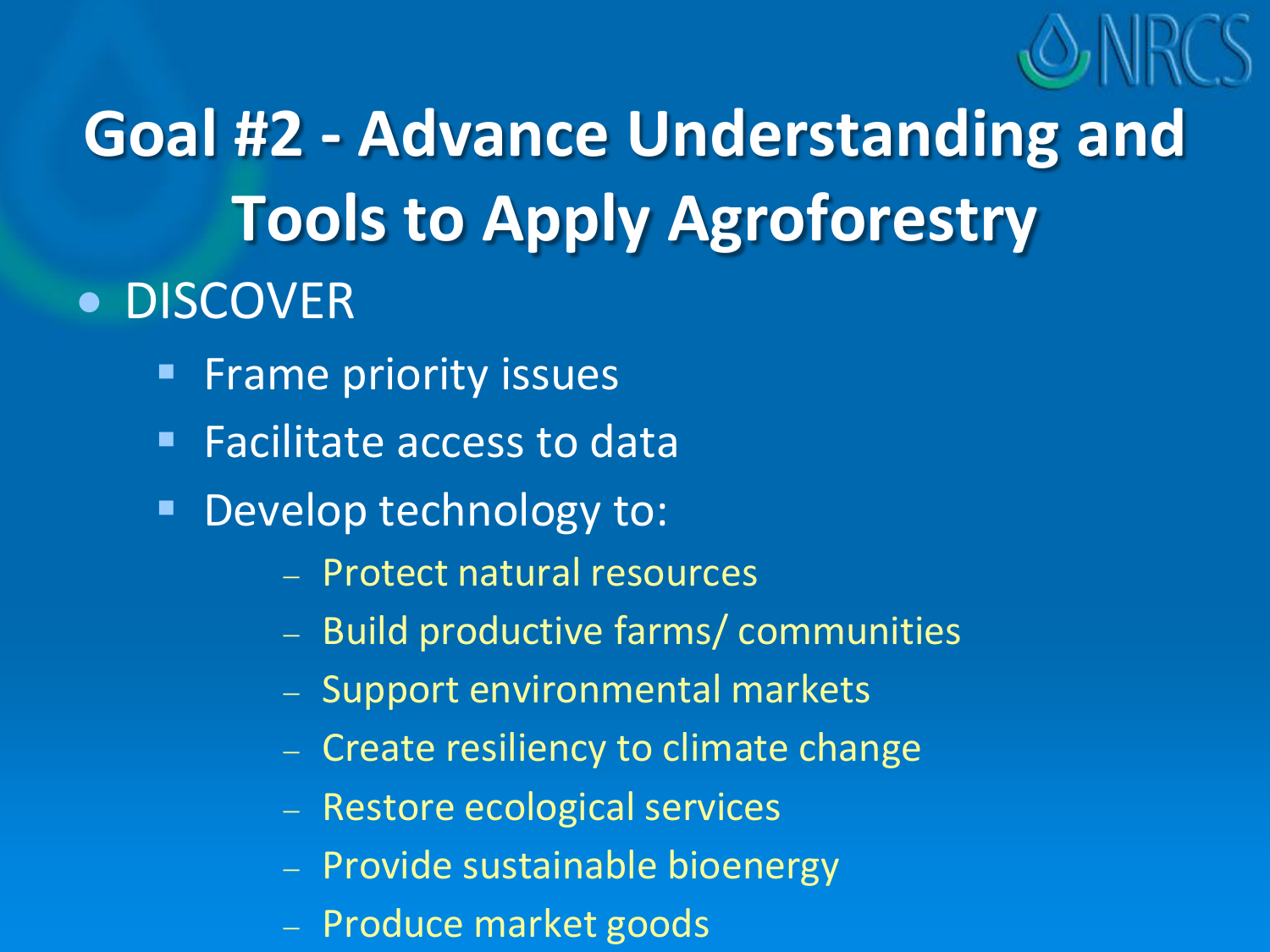

**Goal #2 - Advance Understanding and Tools to Apply Agroforestry • DISCOVER** 

■ Develop ability to account for benefits

- Establish protocols to monitor impacts

- Conduct lifecycle analyses

Quantify the economic benefits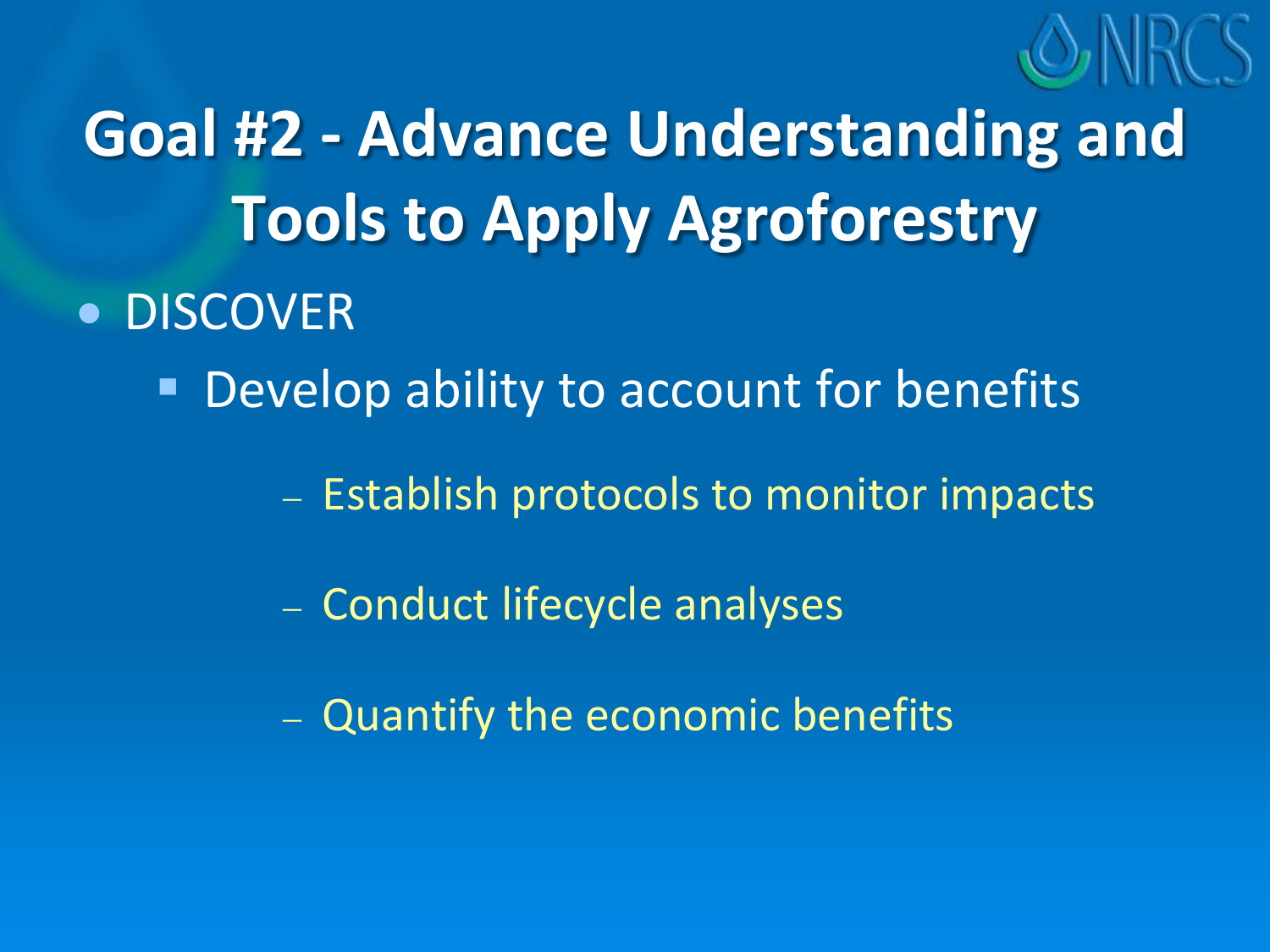

**Goal #2 - Advance Understanding and Tools to Apply Agroforestry • TRANSLATE** 

**Facilitate interaction with end-users** 

**Tailor education to improve application** 

 Customize educational products for targeted audiences and locations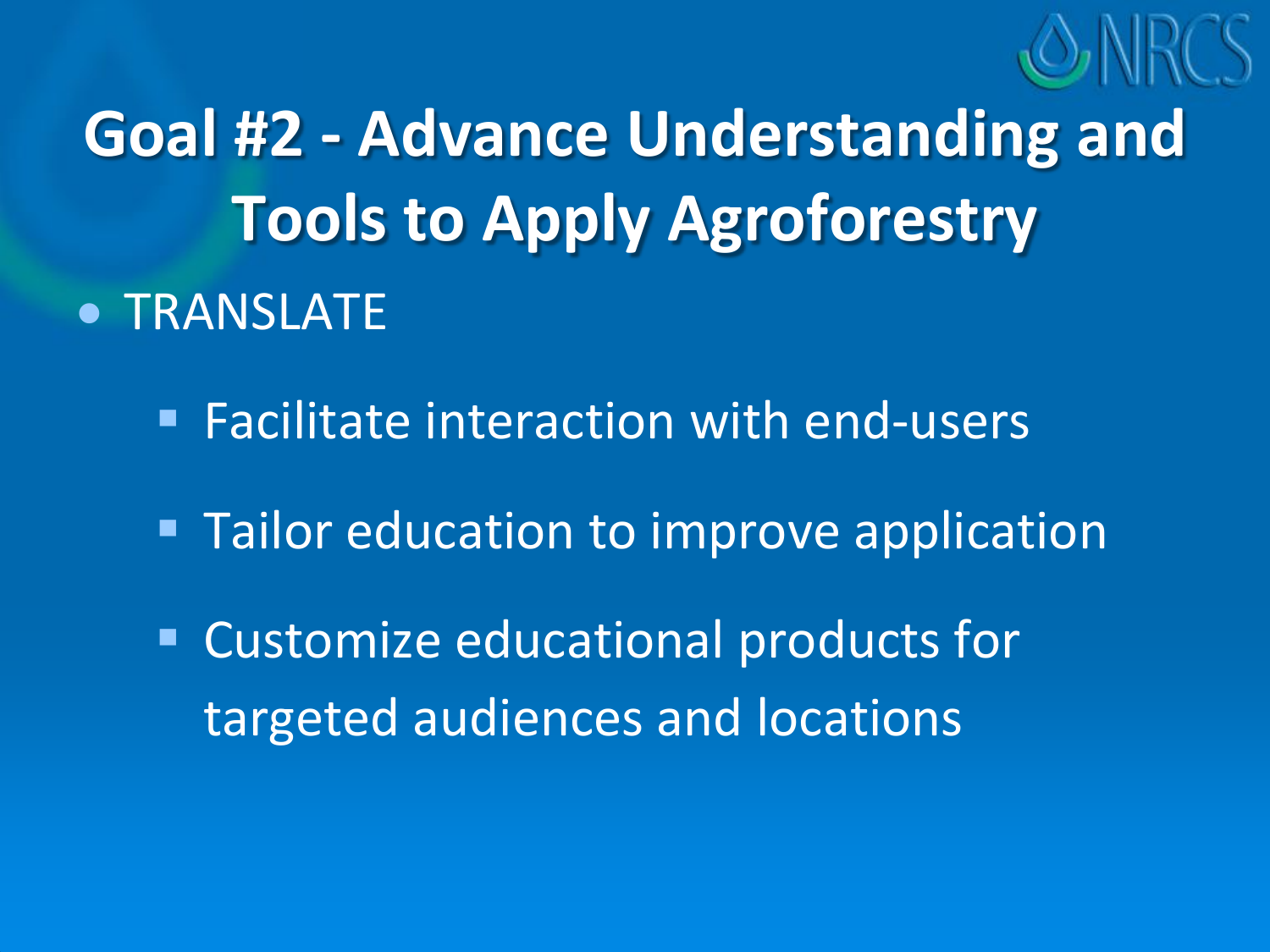

**Goal #2 - Advance Understanding and Tools to Apply Agroforestry • TRANSLATE Develop guidelines to address:** 

- Multi-function and multi-scale design
- Address adaptation to climate change
- Meet need of limited resource landowners
- Critical habitat for wildlife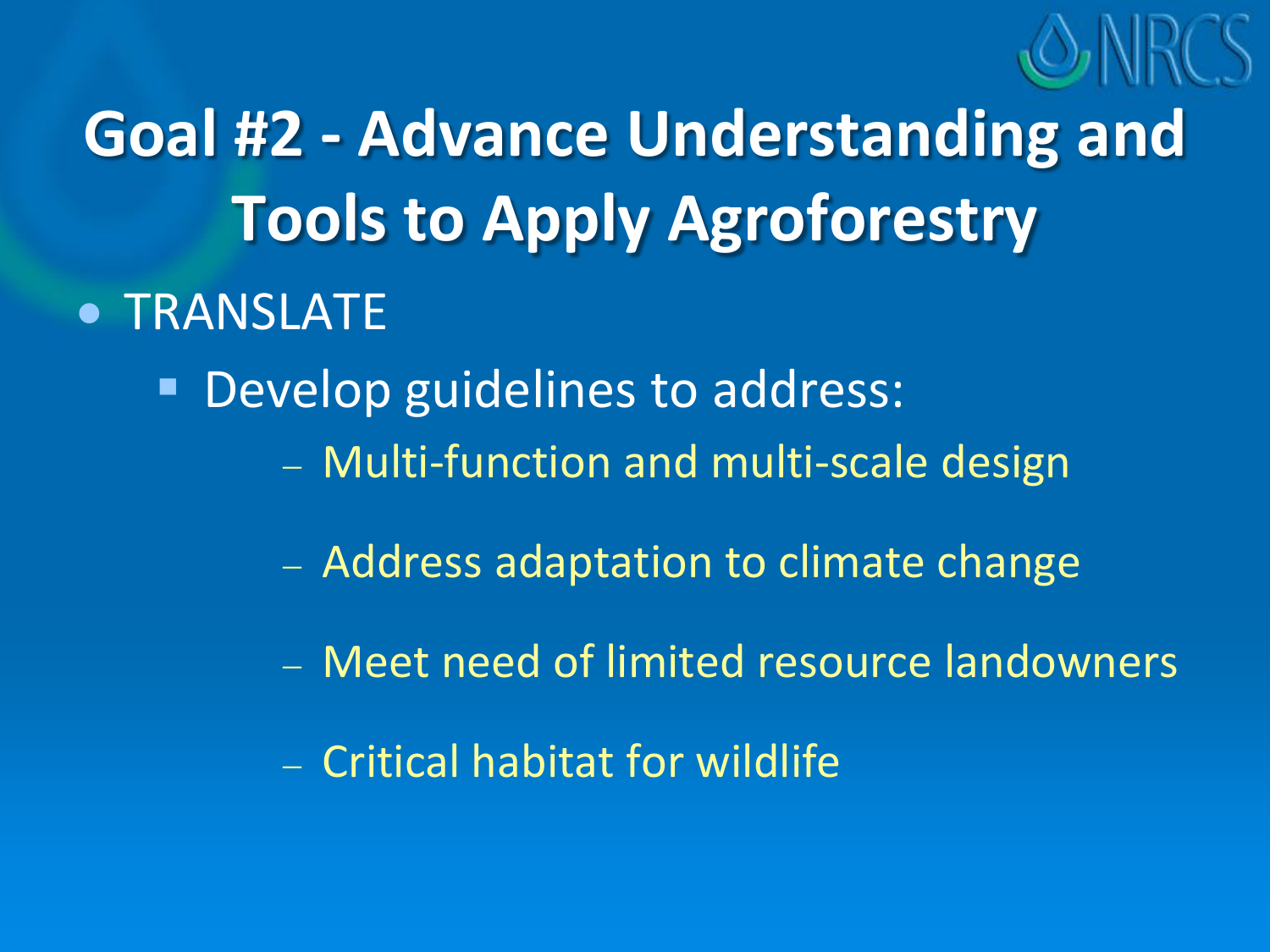

- **INSTITUTIONALIZE** 
	- Develop a USDA policy statement
	- **Direct agencies to take steps**
	- **Establish Executive Steering Committee**
	- Develop MOU
	- **Implement plan & monitor**
	- Report to the Secretary of Ag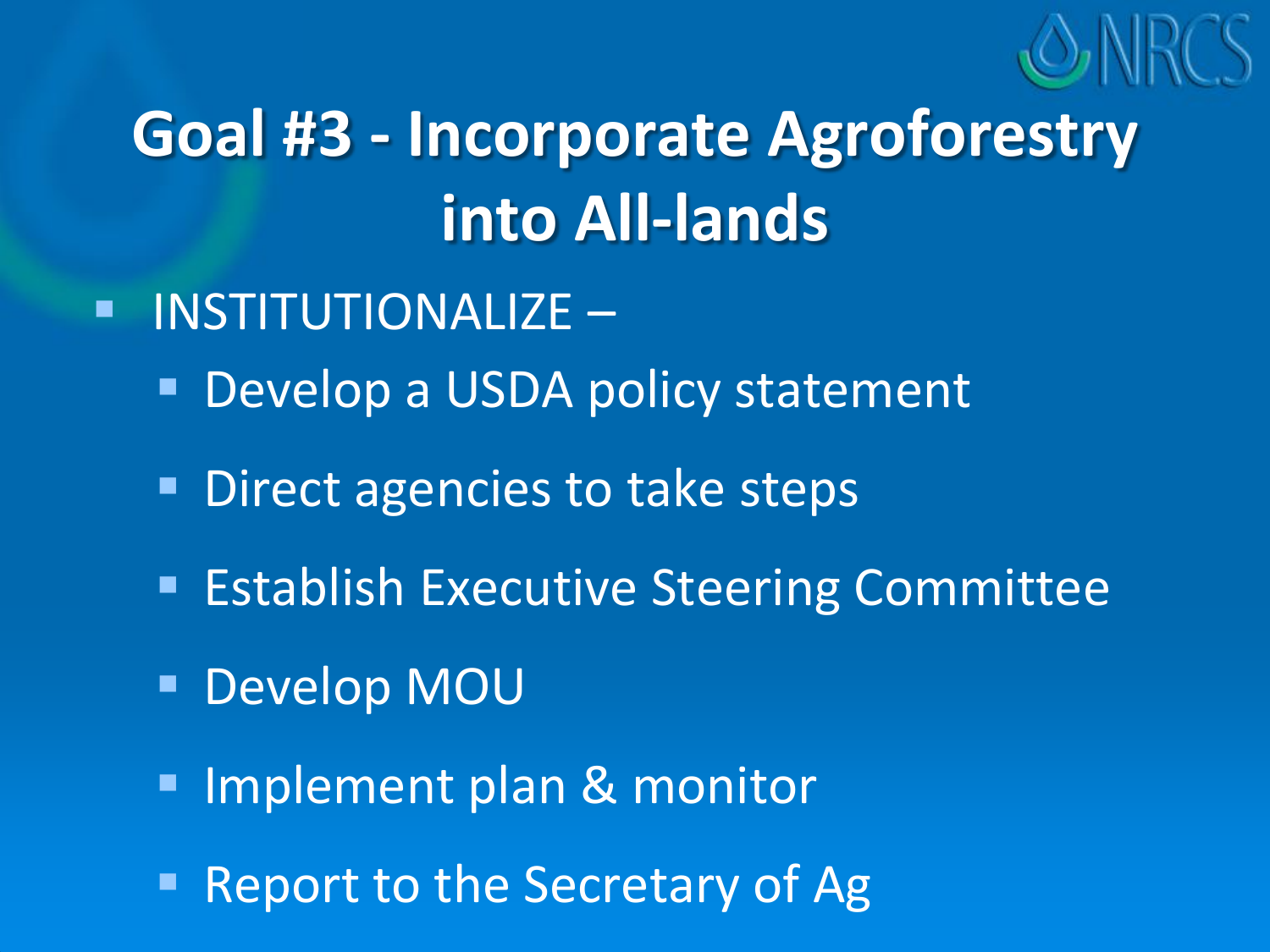

- **INSTITUTIONALIZE** 
	- Include strategy to achieve the goals of:
		- Statewide Assessments and Strategies for Forest Resources
		- State Wildlife Action Plans
		- U.S. EPA Unified Watershed Assessments
		- NRCS Rapid Watershed Assessments, etc.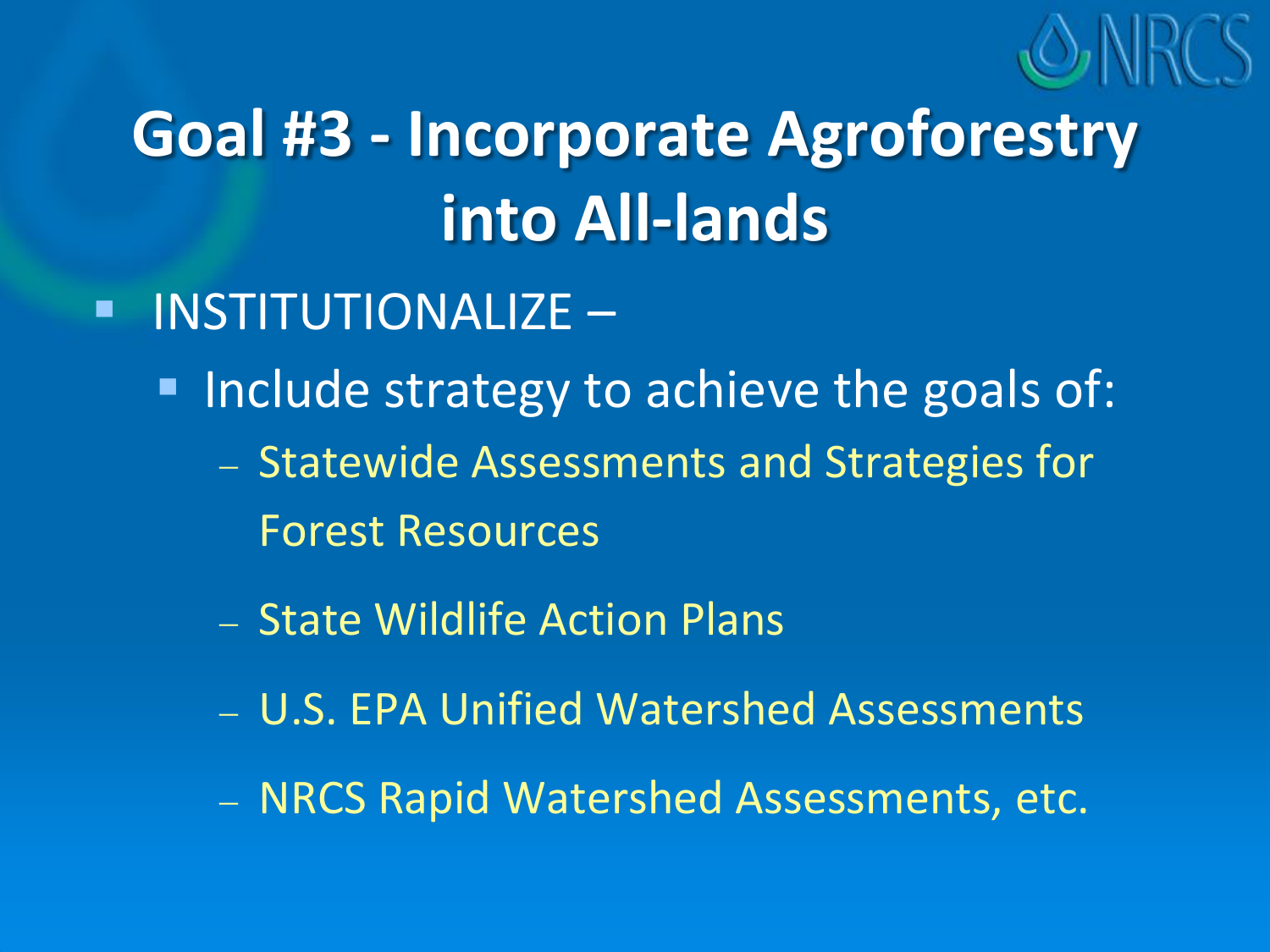

- **ASSESS PERFORMANCE** 
	- Report on the impacts
	- **Establish national inventory**
	- Monitor thru Census of Ag
	- Monitor thru National Woodland Owners Survey
	- **Track applications by communities**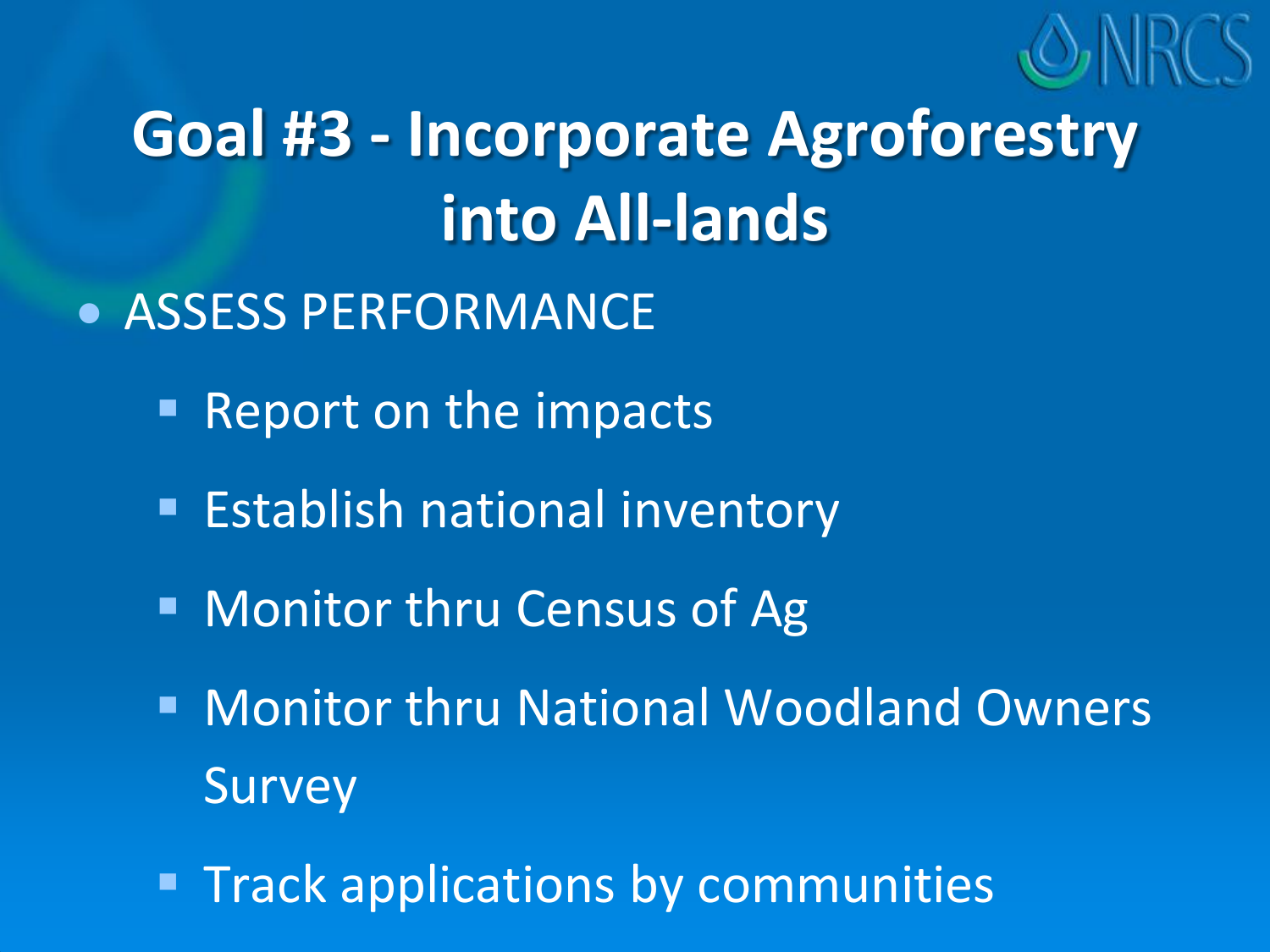

- COMMUNICATE RESULTS
	- Communicate benefits with:
		- Tribes
		- Communities
		- Minority landowners
		- Limited-resource producers
		- Natural resource professionals
		- Other stakeholders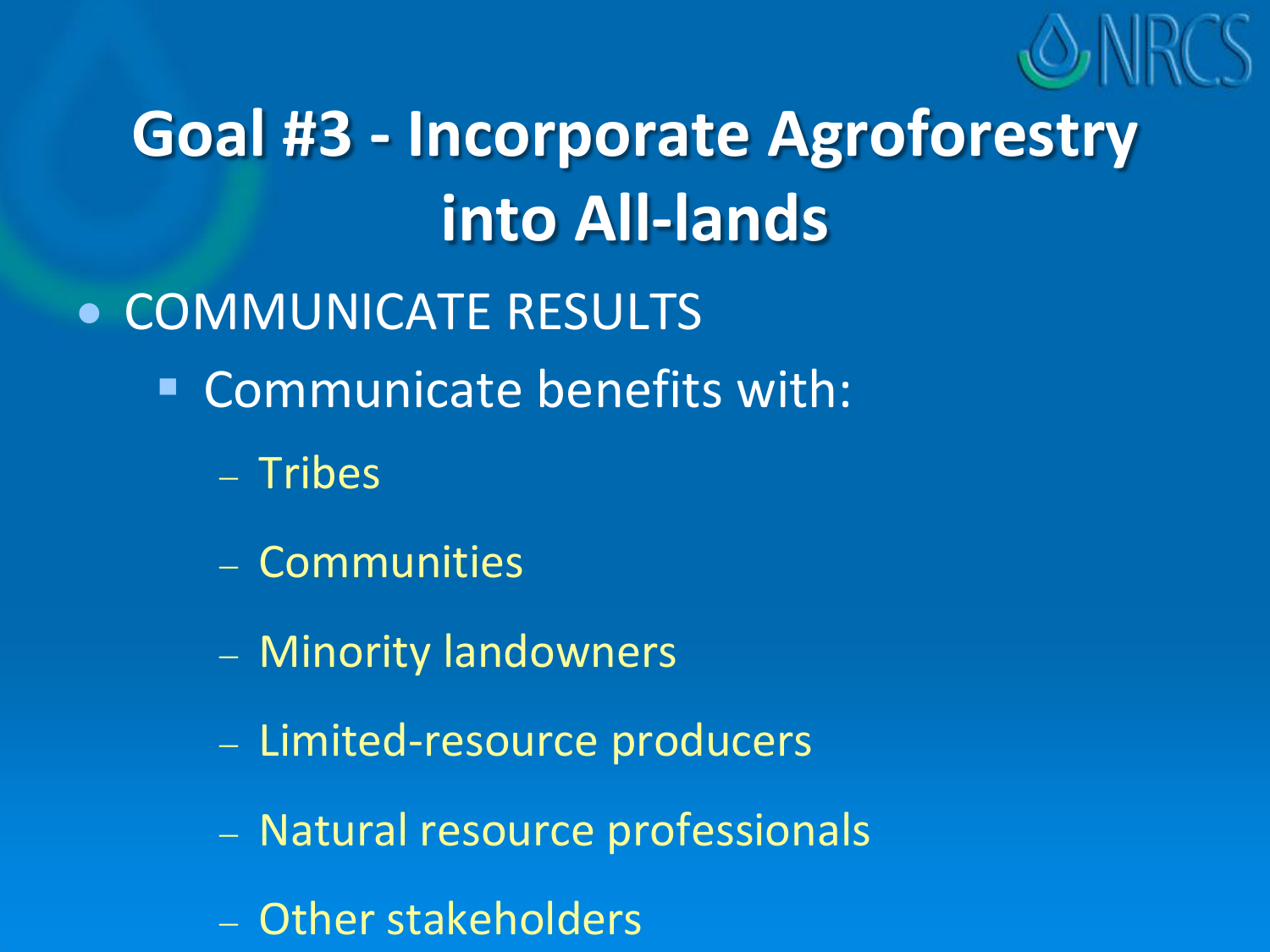

- COMMUNICATE RESULTS TO
	- **Support sustainable agricultural**
	- **Foster public-private partnerships**
	- **Increase understanding of agroforestry**
	- **Use USDA newsletters, bulletins, etc.**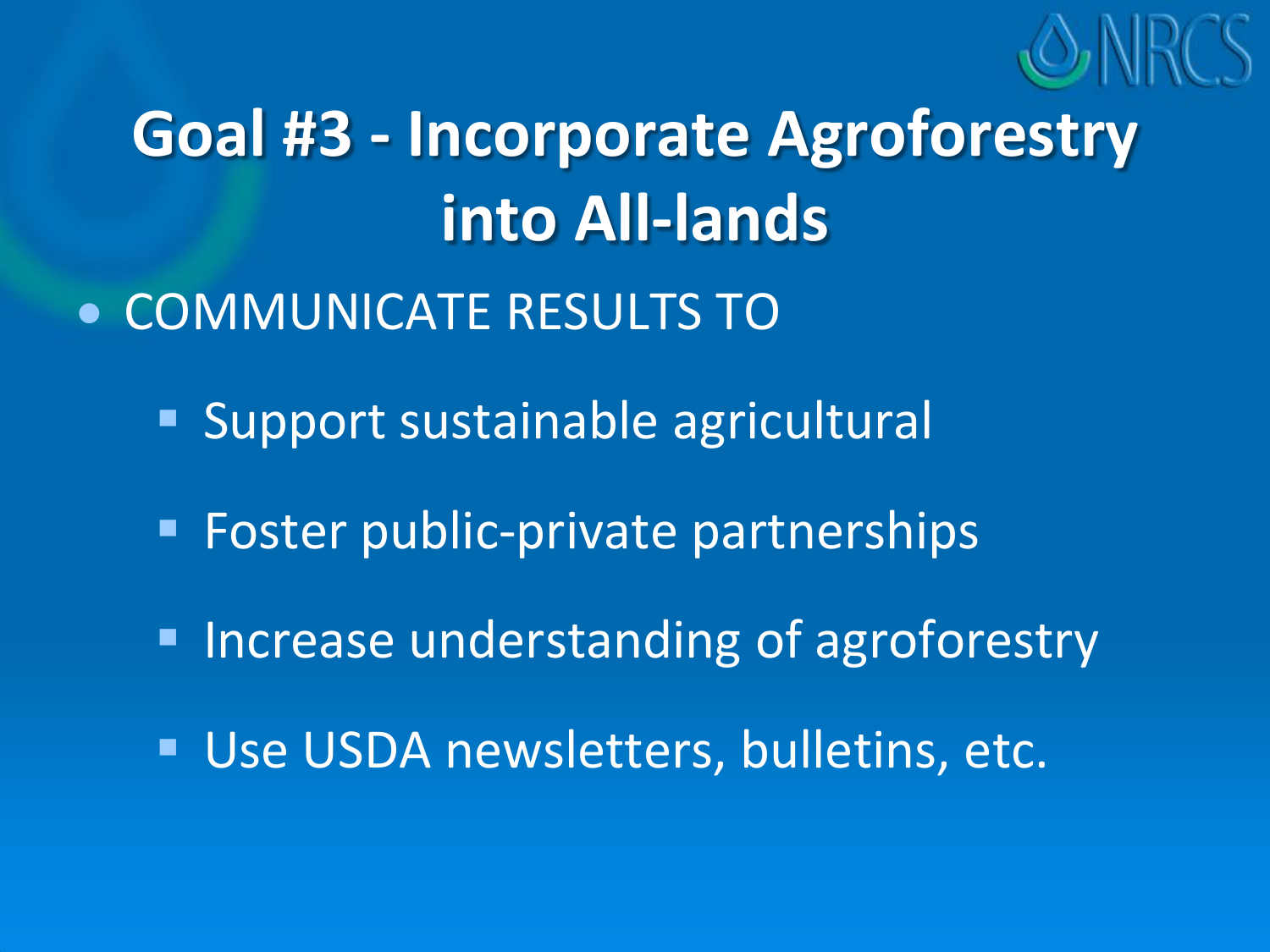

**All Under Secretaries, including those not** represented on the Committee, have the responsibility to incorporate agroforestry, as appropriate, into their agency strategic plans.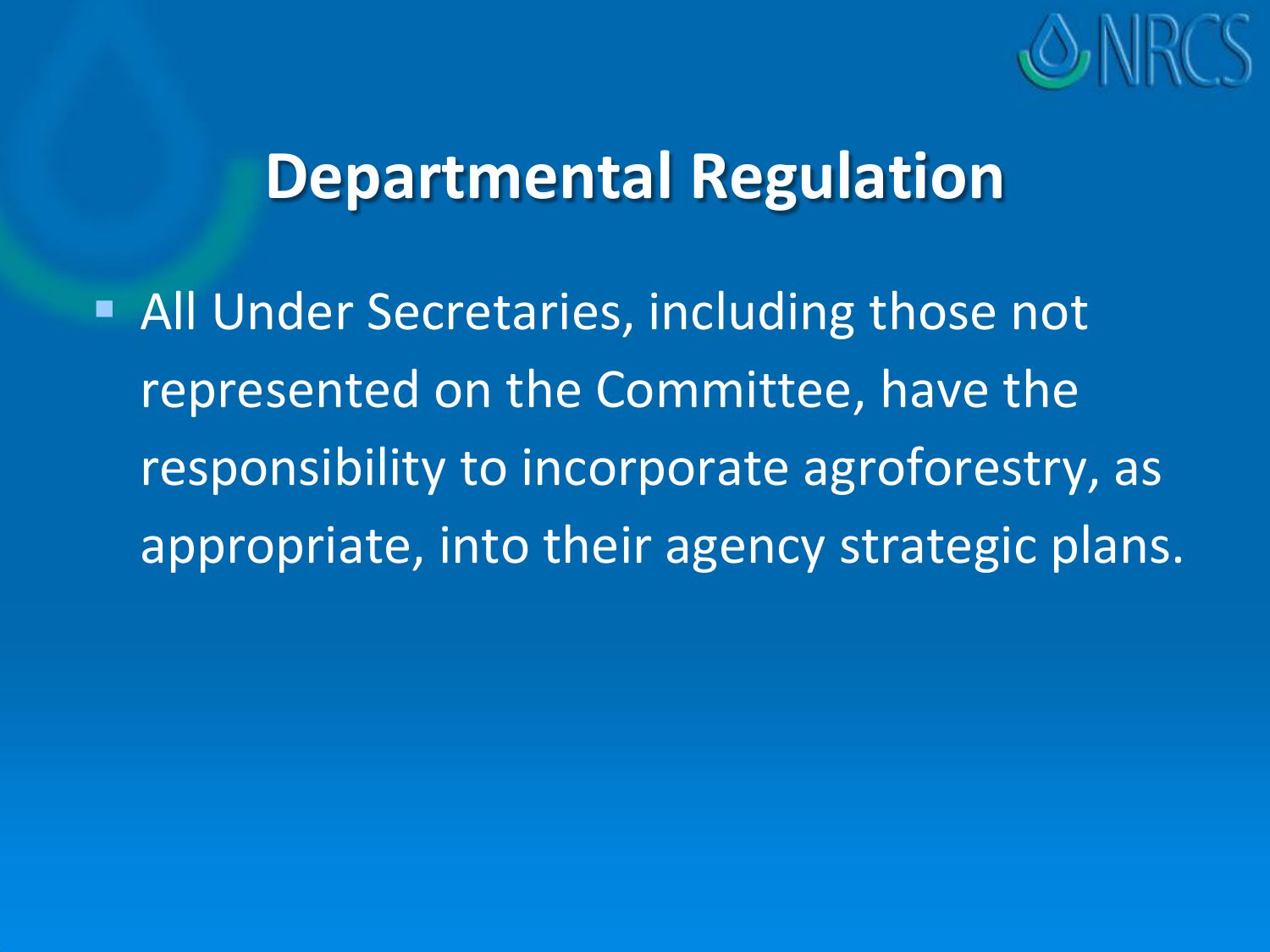

**The Committee has the responsibility to** develop an implementation plan to achieve the Framework Goals.